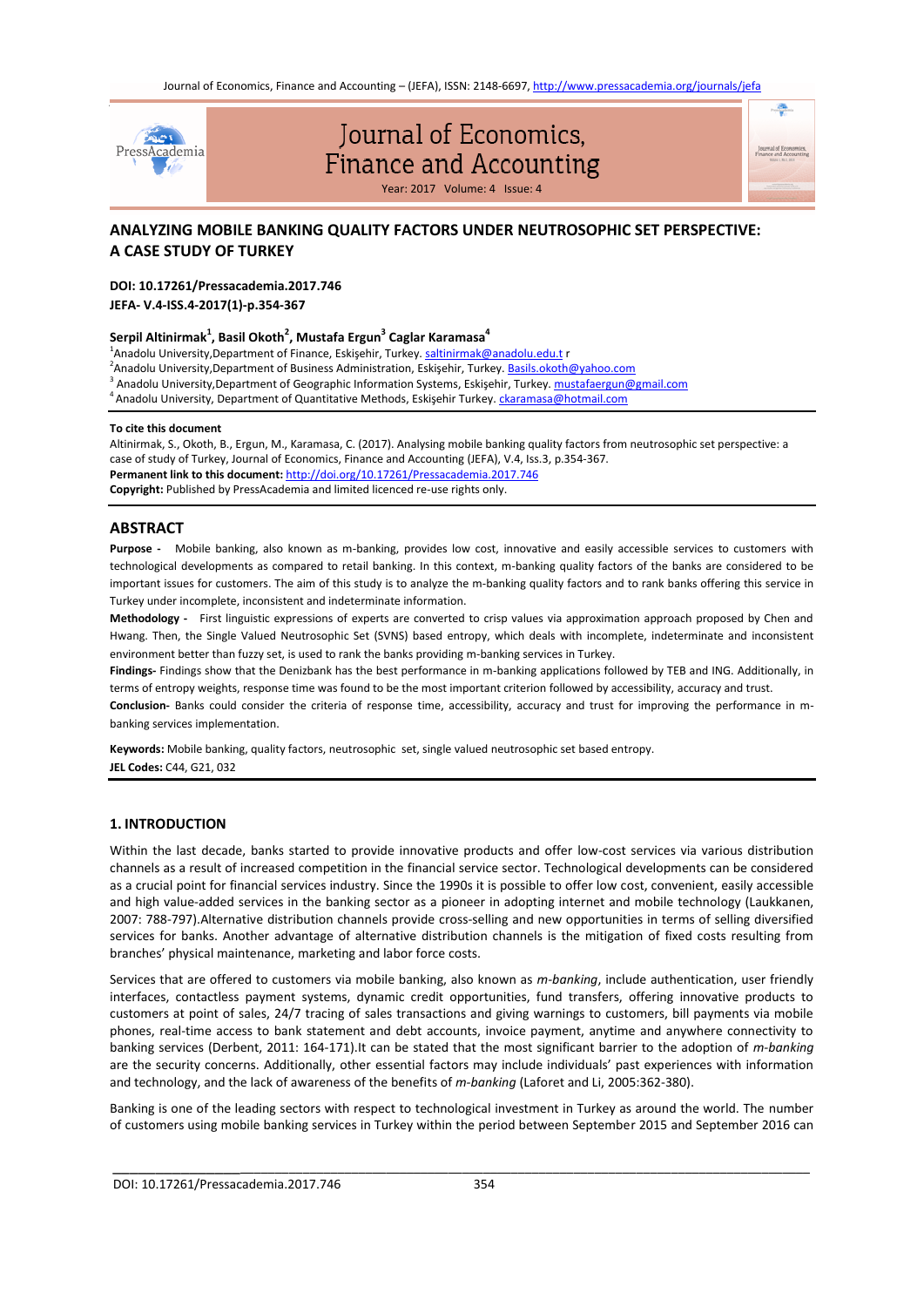be seen in Table 1 below. According to the Table 1, the total number of registered customers that logged in at least once for the purpose of mobile banking in September 2016 was about 27.5 million. Compared to September 2015, this number increased by 64%. Additionally, the total number of registered customers that logged in at least once in 1-year period for mobile banking in September 2016 was about 21.5 million. Again, compared to September 2015 this number increased by %57 [\(https://www.tbb.org.tr/en/banks-and-banking-sector-information/statistical-reports/20\)](https://www.tbb.org.tr/en/banks-and-banking-sector-information/statistical-reports/20).

The total number of registered customers that logged in at least once for mobile banking in June 2017 was about 37.5 million. Also, 24.5 million registered customers logged in at least once within the period of April-June 2017. The total number of active customers (retail and commercial) increased by about 2 million compared to the previous year. Lastly, the total number of registered customers that logged in at least once in 1 year period for mobile banking in June 2017 was about 30.5 million *(*[https://www.tbb.org.tr/tr/internet and mobile banking statistics/3635](https://www.tbb.org.tr/tr/internet%20and%20mobile%20banking%20statistics/3635)*).*

| Table 1: Number of Customers Using Mobile Banking Services |  |  |
|------------------------------------------------------------|--|--|
|------------------------------------------------------------|--|--|

| Period                                                       | September  | September  |
|--------------------------------------------------------------|------------|------------|
|                                                              | 2015       | 2016       |
| Retail                                                       |            |            |
| Total number of registered customers that logged in at least | 16.078.726 | 26.368.898 |
| once                                                         |            |            |
| Total number of registered customers that logged in at least | 13.104.657 | 20.587.036 |
| once in 1-year period                                        |            |            |
| Number of active customers                                   | 10.078.480 | 16.105.995 |
| Commercial                                                   |            |            |
| Total number of registered customers that logged in at least | 549.833    | 889.139    |
| once                                                         |            |            |
| Total number of registered customers that logged in at least | 471.586    | 675.706    |
| once in 1-year period                                        |            |            |
| Number of active customers                                   | 356.046    | 507.234    |
| Total                                                        |            |            |
| Total number of registered customers that logged in at least | 16.628.559 | 27.258.037 |
| once                                                         |            |            |
| Total number of registered customers that logged in at least | 13.576.243 | 21.262.742 |
| once in 1 year period                                        |            |            |
| Number of active customers                                   | 10.434.526 | 16.613.229 |

While the total number of financial transactions via *m-banking* within the period of January-March 2016 was about 102 million, the total amount transacted was 190 billion Turkish lira. Money transfers involving EFT, money orders and foreign currency transfers constitute 59% of financial transactions volume *(*[https://www.tbb.org.tr/tr/internet and mobile banking](https://www.tbb.org.tr/tr/internet%20and%20mobile%20banking%20statistics/3635)  [statistics/3635\).](https://www.tbb.org.tr/tr/internet%20and%20mobile%20banking%20statistics/3635) From the forgoing, it is essential to analyze the rapidly growing Turkish mobile banking system in terms of its quality factors.

Lin (2013) defines the concept of *m-banking* quality as customer judgments with respect to the quality of mobile content delivery in terms of *m-banking*. Mobile banking quality factors can therefore be considered as important issues for customers.

In this study, we seek to evaluate the satisfaction levels of users of *m-banking* applications of thirteen banks operating in Turkey. For this purpose, sixteen mobile banking quality criteria are examined and banks providing these services are ranked under the single valued neutrosophic sets (SVNS) entropy based multi-attribute decision making (MADM).

This study is organized in five sections. Brief introduction of the m-banking concept is explained in section 1. M-banking related literature review is presented in section 2. The data and methodology of study are introduced in section 3. Findings and discussions are given in section 4. Finally concluding remarks are mentioned in section 5.

# **2. LITERATURE REVIEW**

Tan and Chou (2008) analyzed the effects of mobile service quality and its compatibility with mobile technology on users' perceived playfulness in terms of mobile information and entertainment services. To achieve this, partial least squares (PLS) technique was used by considering seven mobile service quality dimensions namely perceived usefulness, perceived ease of use, content, variety, feedback, experimentation and personalization. According to the results of PLS, perceived usefulness, perceived ease of use and personalization were found to be crucial mobile service quality factors that had an impact on perceived playfulness. In addition to that, mobile service quality and perceived technology compatibility as a mediator, significantly affected the users' perceived playfulness.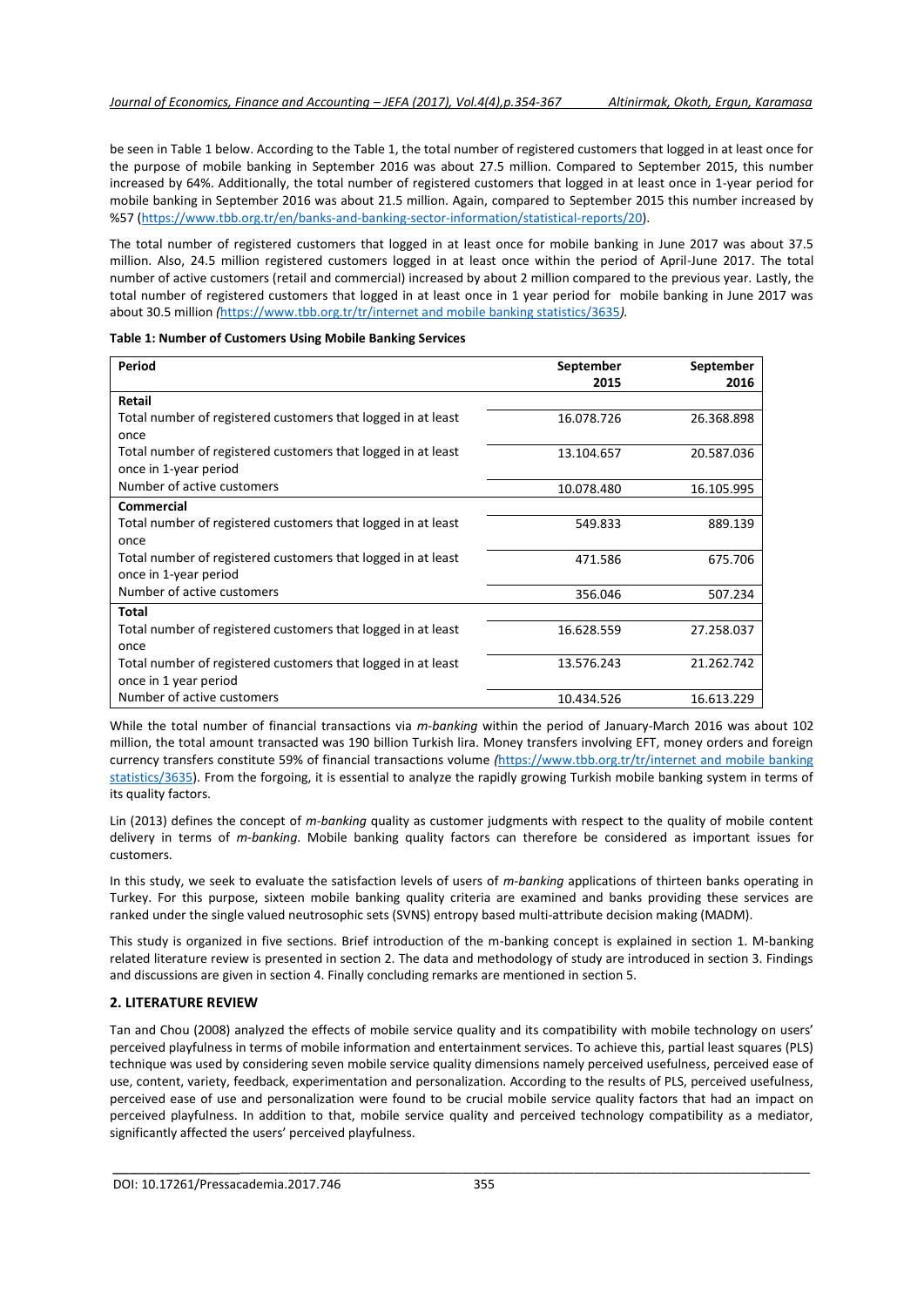Kim, Shin and Lee (2009) examined the mechanisms related to the initial formation of people's trust in mobile banking and intention to use the service via structural equation modeling. For this purpose, four antecedent variables namely structural assurances, trust propensity, firm reputation and relative benefits were considered to be responsible for shaping a person's initial trust in mobile banking and its usage intention. The results concluded that three variables (the exception being firm's reputation) significantly affected people's initial trust in mobile banking and its usage intention as well.

Lu, Zhang and Wang (2009) studied a multidimensional and hierarchical model of mobile service quality in terms of mobile brokerage service. Sample from the two largest mobile service providers in China was analyzed in interaction, environment and outcome dimensions of mobile service quality. They found that the corporate image had significant moderating effects on the impacts of the environment and outcome qualities on mobile brokerage service quality.

Yu and Fang (2009) proposed a measurement model for post-adoption user perception of mobile banking services by using exploratory and confirmatory factor analyses. Additionally, the index for customer post-adoption perception was calculated using factor loadings. Six factors (security service, interactivity, relative advantage, ease of use, interface creativity and customer satisfaction) were found to be reliable, valid and useful for this purpose.

Zhuo and Li (2010) assessed the mobile banking services of the eight major Chinese banks by constructing an evaluation model composed of five main criteria; system quality, information quality, interface design quality, brand quality and fees and privilege. The analytic hierarchy process was used for weighting criteria and ranking of the banks. While system quality was considered as highly important criterion, interface design quality was ranked as the lowest measure.

Zhou (2012) evaluated the users' initial trust in mobile banking by using elaboration likelihood model (ELM) with regards to central (information and service quality) and peripheral (system quality, reputation and structural assurance) cues. According to the results of the ELM, both central and peripheral cues had a significant impact on initial trust. Information quality, system quality and structural assurance had a larger impact on users' initial trust in mobile banking compared to the other factors. Also, self-efficacy positively moderated the effects of central cues composed of information and service quality on users' initial trust in mobile banking. On the contrary, it negatively moderated the effects of peripheral cues composed of system quality and structural assurance on users' initial trust in mobile banking.

Lin (2013) evaluated the relative importance of mobile banking quality factors between low (using mobile banking a few times a month or less) and high (using mobile banking a few times a week or more) experience groups via fuzzy analytic hierarchy process. Both groups were found to regard customer service as an important mobile banking quality factor.

Padmanaban and Joseph (2014) analyzed the factors that had an impact on customers' adoption of mobile banking services in Chennai city via factor analysis. As a result, four significant factors composed of twelve items (banking hours, costeffectiveness, convenience, fund transfers, credibility, brand image, viewing transaction history, accessibility, mobility, standard of living, convenient shopping and utility bill payment) were found to influence the customers' adoption of mobile banking services.

As can be seen in the literature, there are various viewpoints with respect to mobile banking quality factors. In this study, having sufficient construct validity and reliability, proposed by Lin (2013) are adopted as the measurement criteria. Accordingly, sixteen mobile banking quality criteria (accessibility, response time, mobility, security, accuracy, currency, relevance, completeness, reliability, responsiveness, trust, empathy, multimedia capability, format, understandability and navigability) are considered as explained in Table 2.

| <b>Mobile Banking Quality Criteria</b> | <b>Description</b>                                        |
|----------------------------------------|-----------------------------------------------------------|
| Accessibility (C1)                     | Easy to access for conducting banking transactions        |
| Response time (C2)                     | Reasonable waiting time for loading banking transactions  |
| Mobility (C3)                          | It's possible to access mobile banking at any time and    |
|                                        | anywhere                                                  |
| Security (C4)                          | Mobile banking provides enough security for banking       |
|                                        | transactions                                              |
| Accuracy (C5)                          | Mobile banking provides accurate information              |
| Currency (C6)                          | Mobile banking provides current information               |
| Relevance (C7)                         | Relevant information associated with banking transactions |
|                                        | is provided through mobile banking                        |
| Completeness (C8)                      | Customers can use a complete set of information via       |
|                                        | mobile banking                                            |
| Reliability (C9)                       | Mobile banking produces right solutions toward customer   |
|                                        | claims                                                    |

### **Table 2: Descriptions of Mobile Banking Quality Criteria**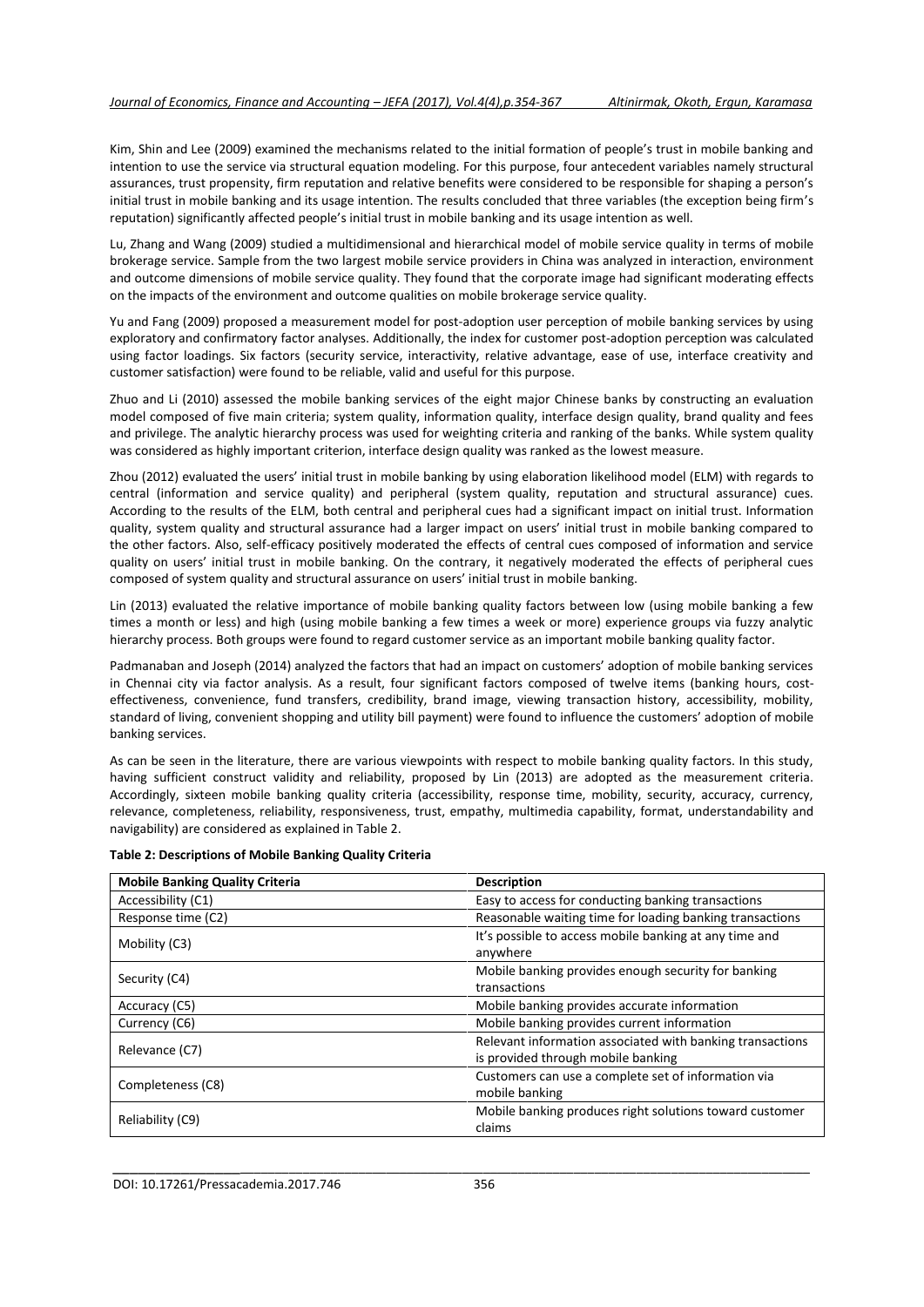| Responsiveness (C10)        | Mobile banking applications show responsiveness toward<br>customer inquiries                              |  |  |  |  |  |
|-----------------------------|-----------------------------------------------------------------------------------------------------------|--|--|--|--|--|
| Trust $(C11)$               | Usage of mobile devices in banking transactions provides<br>confidence                                    |  |  |  |  |  |
| Empathy (C12)               | Individual attention is provided to customers based on their<br>transaction history via mobile banking    |  |  |  |  |  |
| Multimedia capability (C13) | Suitable multimedia (e.g. graphic, image) presentation is<br>provided to customers through mobile banking |  |  |  |  |  |
| Format (C14)                | Contents of mobile banking transactions (e.g. range, depth,<br>structure) are clearly presented           |  |  |  |  |  |
| Understandability (C15)     | It is easy to understand mobile banking presentations                                                     |  |  |  |  |  |
| Navigability (C16)          | It is easy to find information through navigation provided<br>by mobile banking                           |  |  |  |  |  |

Source: Lin (2013), p.198.

# **3. DATA AND METHODOLOGY**

Data was collected by designing and applying survey between dates September 10, 2017 and October 15, 2017. Descriptive analysis of the survey is presented in Table 3.

## **Table 3: Descriptive Analysis of the Study**

| <b>Demographic Variables</b> |                           | Frequency      | Percent (%) |
|------------------------------|---------------------------|----------------|-------------|
| Gender                       | Female                    | 16             | 45.71       |
|                              | Male                      | 19             | 54.29       |
| Age                          | 18-30                     | $\overline{7}$ | 20          |
|                              | 31-40                     | 12             | 34.28       |
|                              | 41-50                     | 9              | 25.72       |
|                              | 51-60                     | $\overline{7}$ | 20          |
| <b>Mobile banking</b>        | $1 - 3$                   | 10             | 28.57       |
| monthly usage<br>frequency   | $4 - 6$                   | 8              | 22.86       |
|                              | $7-9$                     | 10             | 28.57       |
|                              | Over 10                   | $\overline{7}$ | 20          |
| <b>Education</b>             | Bachelor's degree         | 23             | 65.71       |
|                              | Post-graduate             | 4              | 11.43       |
|                              | Doctorate                 | 8              | 22.86       |
| Institution                  | University (academicians) | 8              | 22.86       |
|                              | Public sector             | 10             | 28.57       |
|                              | <b>Private Sector</b>     | 17             | 48.57       |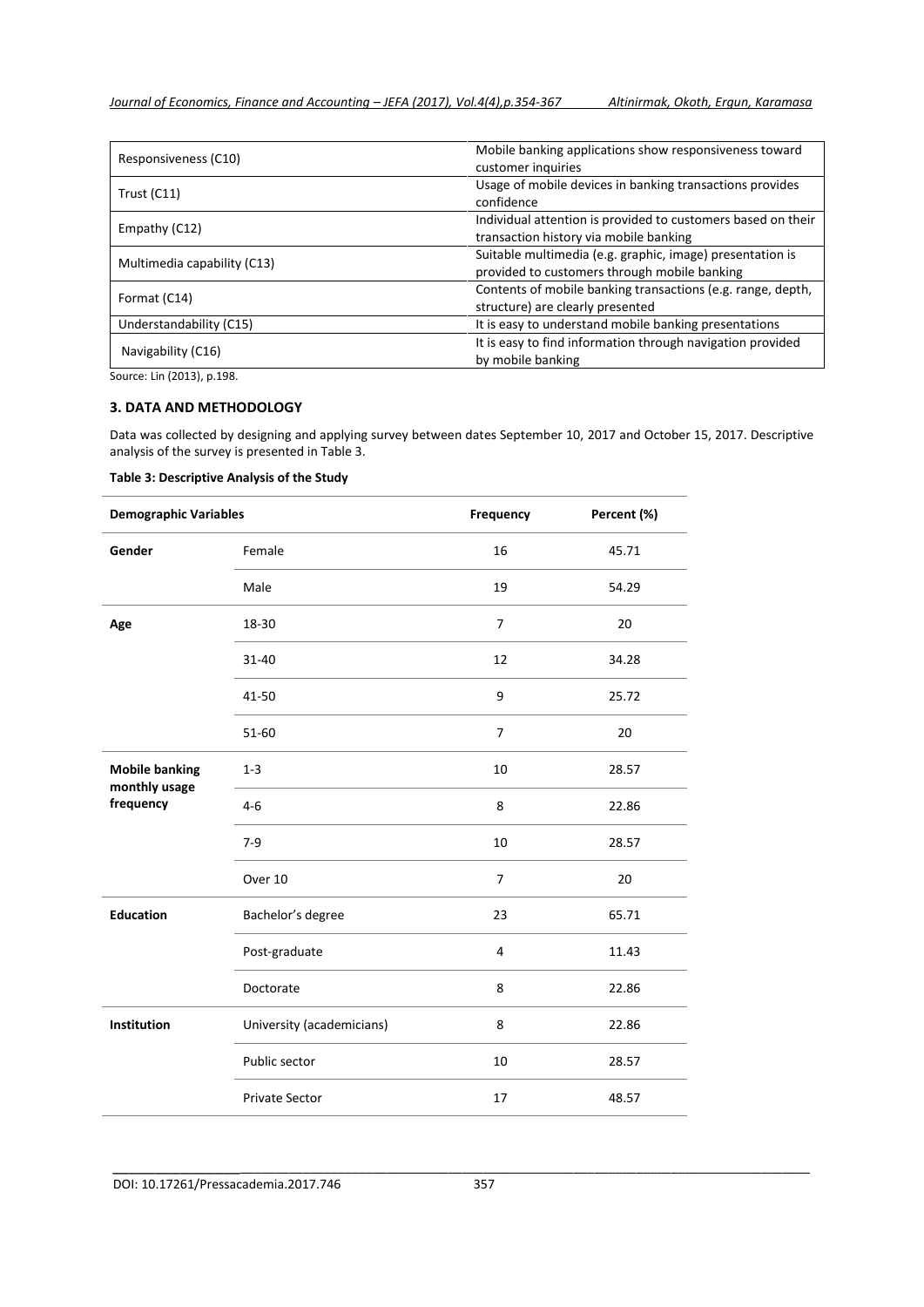Sixteen mobile banking quality criteria and thirteen banks (Ziraat Bankasi, Halk Bankasi, Vakiflar Bankasi, Akbank, Garanti Bankasi, İs Bankasi, Yapi ve Kredi Bankasi, Finansbank, TEB, Denizbank, ING, Sekerbank and HSBC) providing mobile banking services are included in survey and named as A1 to A13.

#### **3.1. Converting Linguistic Terms to Crisp Scores**

Most of the real-world MADM problems can contain fuzzy data apart from crisp ones. Therefore, a number of fuzzy MADM methods are proposed to solve these types of problems. But most of them require computational complexity when considered in detail. This caused drawbacks in solving real-world problems with with more than ten attributes relating to more than 10 alternatives (Rao, 2007, p.43).

Chen and Hwang (1992) presented a two-stage numerical approximation approach in order to overcome these disadvantages in a fuzzy environment. In the first stage, linguistic terms are systematically converted into fuzzy numbers and then the fuzzy numbers into crisp scores. A decision matrix composed of criteria and alternatives in crisp form is obtained as the result of the first stage. Then a suitable MADM method is applied for the ranking of determined alternatives. The method uses a fuzzy scoring approach for converting fuzzy numbers into crisp scores. The crisp score of fuzzy number F can be found according to Eq. (1) and (2) (Rao, 2007, p.44; Rao & Parnichkun, 2009, pp.6996-6997):

$$
\mu_{\max}(x) = \begin{cases} x, & 0 \le x \le 1 \\ 0, & otherwise \end{cases}
$$
 (1)

$$
\mu_{\min}(x) = \begin{cases} 1 - x, & 0 \le x \le 1 \\ 0, & otherwise \end{cases}
$$
 (2)

The fuzzy max and fuzzy min of fuzzy numbers which are described can be included in comparison cases. The left score  $\left(\mu_{_L}(F_{_i})\right)$  of each fuzzy number  $\left(F_{_i}\right)$ is determined according to Eq. (3):

$$
\mu_L(F_i) = \sup_x \big[ \mu_{\min}(x) \wedge \mu_{Fi}(x) \big] \tag{3}
$$

The  $\,\mu_L^{}(F_i^{})$ score which lies in (0,1) is the maximum membership value of the intersection of the fuzzy number  $(F_i^{})$  and fuzzy min. Similarly, the right score  $(\mu_{\scriptscriptstyle R}(F_{\scriptscriptstyle i}))$  of each fuzzy number  $(F_{\scriptscriptstyle i})$  can be obtained as Eq. (4):

$$
\mu_R(F_i) = \sup_x \big[ \mu_{\max}(x) \wedge \mu_{F_i}(x) \big] \tag{4}
$$

The  $\,\mu_R^{}(F_i^{})$ score which lies in  $[0,1]$  is the maximum membership value of the intersection of the fuzzy number  $(F_i^{})$ and fuzzy max. In addition to these, the total score  $(\mu_{_T}(F_i))$  of a fuzzy number  $(F_i)$  is determined as Eq. (5):

$$
\mu_{T}(F_i) = \left[ \mu_R(F_i) + 1 - \mu_L(F_i) \right] / 2 \tag{5}
$$

A 5-point scale having linguistic terms 'low, below average, average, above average and high' is used to show the conversion of fuzzy numbers into crisp scores as shown in Table 4.

**Table 4: A Five-Point Scale Developed for the Conversion of Fuzzy Numbers into Crisp Scores**

| Linguistic<br><b>Terms</b> | <b>Fuzzy</b><br><b>Number</b> |
|----------------------------|-------------------------------|
| Low                        | F                             |
| Below average              | $F_{\gamma}$                  |
| Average                    | $F_{\tiny{\text{3}}}$         |
| Above average              | F                             |
| High                       | $F_{\rm s}$                   |

Additionally, the membership of these fuzzy numbers  $\left( F_1,F_2,F_3,F_4,F_5\right)$  are calculated by considering Eqs. (6) -(10) as follows: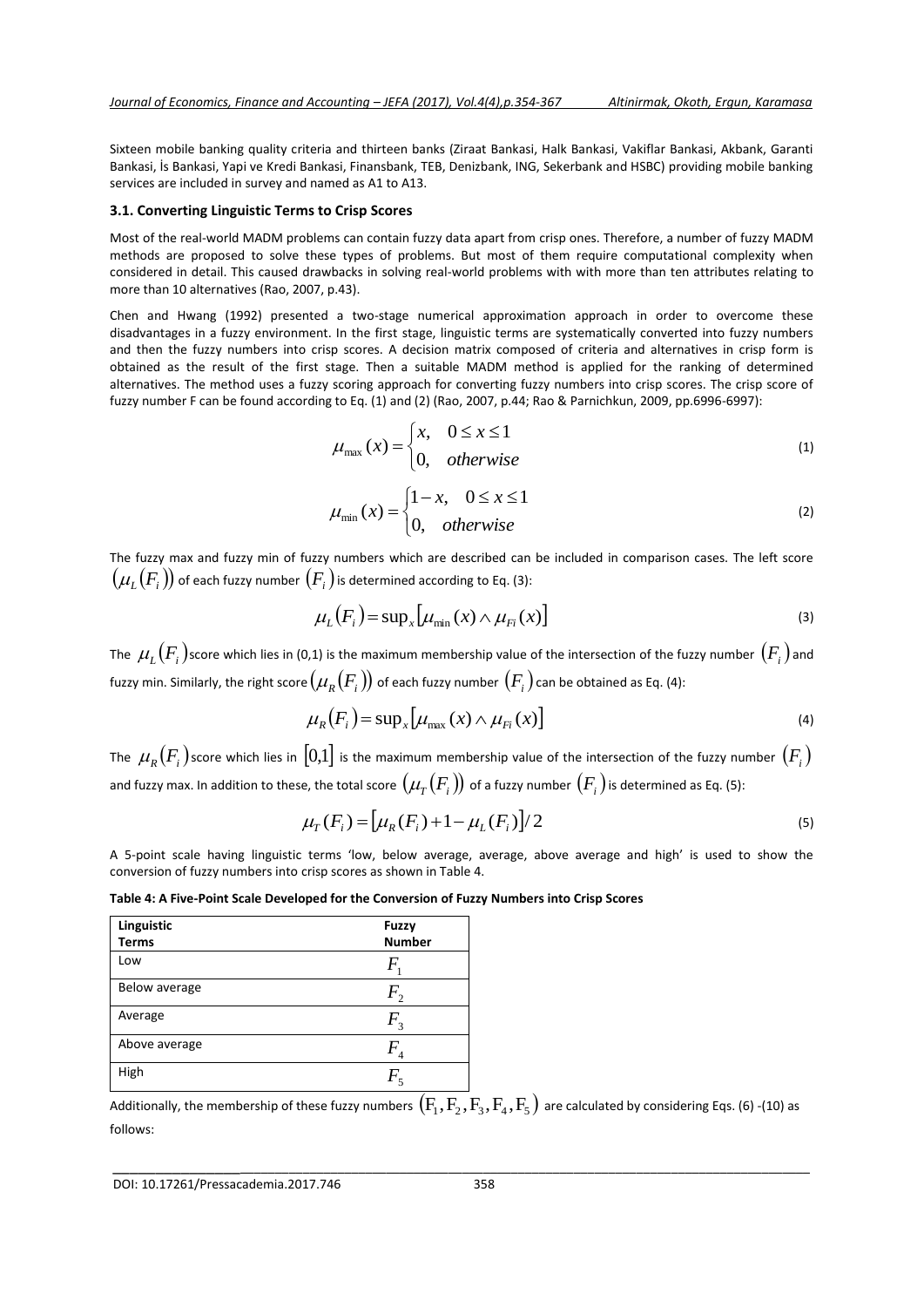$$
\mu_{F1}(x) = \begin{cases} 1, & x = 0 \\ (0.3 - x)/(0.3), & 0 \le x \le 0.3 \end{cases}
$$
 (6)

$$
\mu_{F2}(x) = \begin{cases}\n(x-0)/(0.25), & 0 \le x \le 0.3 \\
(0.5-x)/(0.25), & 0.25 \le x \le 0.5\n\end{cases}
$$
\n(7)

$$
\mu_{F3}(x) = \begin{cases}\n(x - 0.3) / (0.2) & 0.3 \le x \le 0.5 \\
(0.7 - x) / (0.2), & 0.5 \le x \le 0.7\n\end{cases}
$$
\n(8)

$$
\mu_{F4}(x) = \begin{cases} (x - 0.5), (0.25) & 0.5 \le x \le 0.75\\ (1 - x)/(0.25), & 0.75 \le x \le 1 \end{cases}
$$
(9)

$$
\mu_{F5}(x) = \begin{cases} (x - 0.7), (0.3) & 0.7 \le x \le 1 \\ 1, & x = 1 \end{cases}
$$
(10)

The left, right and the total scores for the fuzzy number  $\left(F_{1}\right)$ can be computed by considering Eqs. (11) - (13) as follows:

$$
\mu_L(F_1) = \sup_x \left[ \mu_{\min}(x) \wedge \mu_{F_1}(x) \right] = 1 \tag{11}
$$

$$
\mu_R(F_1) = \sup_x \left[ \mu_{\max}(x) \wedge \mu_{F_1}(x) \right] = 0.23 \tag{12}
$$

$$
\mu_T(F_1) = \left[ \mu_R(F_1) + 1 - \mu_L(F_1) \right] / 2 = 0.115
$$
\n(13)

0.23 1 0.895

 $(F_i)$ 

The left, right and the total scores for other fuzzy numbers  $\left(F_2,F_3,F_4,F_5\right)$  are calculated in a similar manner and shown as Table 5:

| Table 5: Left, Kight and Total Scores for Fuzzy Numbers (5-point scale) |                                     |                                                                      |                       |  |  |  |  |  |  |  |
|-------------------------------------------------------------------------|-------------------------------------|----------------------------------------------------------------------|-----------------------|--|--|--|--|--|--|--|
| <b>Fuzzy Number</b>                                                     | Left score $(\mu_{_L}\!(F_{_i})\!)$ | Right score $(\mu_{\scriptscriptstyle R}(F_{\scriptscriptstyle i}))$ | Total score $(\mu_i)$ |  |  |  |  |  |  |  |
|                                                                         |                                     | 0.23                                                                 | 0.115                 |  |  |  |  |  |  |  |
| $F_{\gamma}$                                                            | 0.8                                 | 0.39                                                                 | 0.295                 |  |  |  |  |  |  |  |
| $F_{3}$                                                                 | 0.59                                | 0.58                                                                 | 0.495                 |  |  |  |  |  |  |  |
|                                                                         | 0.4                                 | 0.79                                                                 | 0.695                 |  |  |  |  |  |  |  |

**Table 5: Left, Right and Total Scores for Fuzzy Numbers (5-point scale)**

Thus, linguistic terms with their crisp scores can be represented as in Table 6:

# **Table 6: Conversion of Linguistic Terms into Crisp Scores (5-point scale)**

| <b>Linguistic Terms</b> | <b>Fuzzy Number</b> | <b>Crisp Score</b> |
|-------------------------|---------------------|--------------------|
| Low                     |                     | 0.115              |
| Below average           | $\sim$              | 0.295              |
| Average                 | r,                  | 0.495              |
| Above average           |                     | 0.695              |
| High                    |                     | 0.895              |

\_\_\_\_\_\_\_\_\_\_\_\_\_\_\_\_\_\_\_\_\_\_\_\_\_\_\_\_\_\_\_\_\_\_\_\_\_\_\_\_\_\_\_\_\_\_\_\_\_\_\_\_\_\_\_\_\_\_\_\_\_\_\_\_\_\_\_\_\_\_\_\_\_\_\_\_\_\_\_\_\_\_\_\_\_\_\_\_\_\_\_\_\_\_\_\_\_

 $F_5$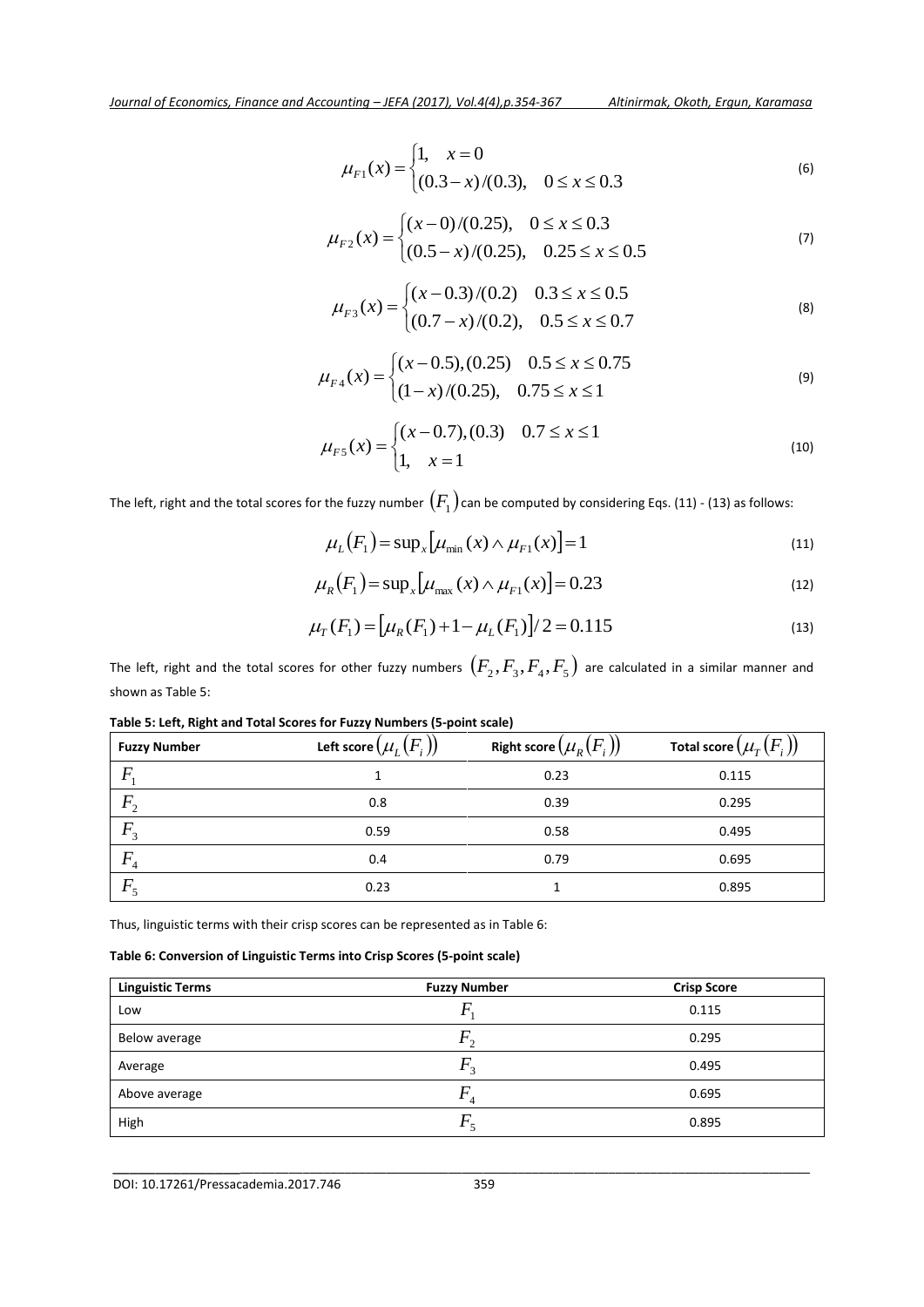Any scale (5-point scale, 8-point scale, 9-point scale or 11-point scale) can be applied and corresponding values assigned to qualitative attributes. In this study, an 11-point scale shown in Table 7 is considered for detailed representation of the value of qualitative attributes such as mobile banking quality factors.

| <b>Linguistic Terms</b>  | <b>Fuzzy Number</b> | <b>Crisp Score</b> |
|--------------------------|---------------------|--------------------|
| <b>Exceptionally low</b> | $F_{1}$             | 0.045              |
| <b>Extremely low</b>     | F <sub>2</sub>      | 0.135              |
| Very low                 | F <sub>3</sub>      | 0.255              |
| Low                      | $F_4$               | 0.335              |
| Below average            | $F_5$               | 0.410              |
| Average                  | $F_{6}$             | 0.500              |
| Above average            | F <sub>7</sub>      | 0.590              |
| High                     | $F_{8}$             | 0.665              |
| Very high                | $F_{9}$             | 0.745              |
| Extremely high           | $F_{10}$            | 0.865              |
| Exceptionally high       | $F_{11}$            | 0.955              |

**Table 7: Conversion of Linguistic Terms into Crisp Scores (11-point scale) in Terms of Mobile Banking Quality Factors**

## **3.2. Neutrosophic Set**

Smarandache (1998) introduced the concept of Neutrosophic Sets (NS) with a degree of truth, indeterminacy and falsity membership functions, in which all of them are totally independent. Let U be a universe of discourse and  $\,x\!\in\!U$  . The neutrosophic set (NS) N can be expressed by a truth membership function  $\, T_N^{}(x)$  , an indeterminacy membership function  $I_N(x)$  and a falsity membership function  $F_{N}(x)$ , and is represented as  $N=\left\{< x\, {{:T_N(x),I_N(x),F_N(x)>}},x\,{\in}\, U\right\}$  . Also, the functions of  $T_{_N}(x)$  ,  $I_{_N}(x)$  and  $\,F_{_N}(x)\,$  are real standard or real non-standard subsets of  $\left[0^-,1^+\right[$  and can be presented as  $\ T,I,F:U\to\left[0^-,1^+\right[$  .There is no restriction on the sum of the functions of  $\,_{N}^{T}(x)$  ,  $I_{N}(x)$  and  $\,F_{N}(x)$  , so this can be represented as Eq. (14):

$$
0^{-} \leq \sup T_N(x) + \sup I_N(x) + \sup F_N(x) \leq 3^{+}
$$
\n(14)

The complement of an NS N is represented by  $N^C$  and described as Eqs. (15) - (17):

$$
T_N^C(x) = 1^+ \oplus T_N(x) \tag{15}
$$

$$
I_N^C(x) = 1^+ \ominus I_N(x) \tag{16}
$$

$$
F_N^C(x) = 1^+ \oplus F_N(x) \quad \text{for all } x \in U \tag{17}
$$

An NS N is contained in other NS P, in other words,  $\,N\subseteq P$  if and only if  $\inf T_{_N}(x)\!\leq\!\inf T_{_P}(x)$  ,  $\sup T_N(x) \leq \sup T_P(x)$ ,  $\inf I_N(x) \geq \inf I_P(x)$ ,  $\sup I_N(x) \geq \sup I_P(x)$ ,  $\inf F_N(x) \geq \inf F_P(x)$ ,  $\sup F_{_N} (x)$   $\geq$   $\sup F_{_P} (x)$  for all  $\,x\in U$  (Biswas, Pramanik & Giri, 2016b, pp.728-729).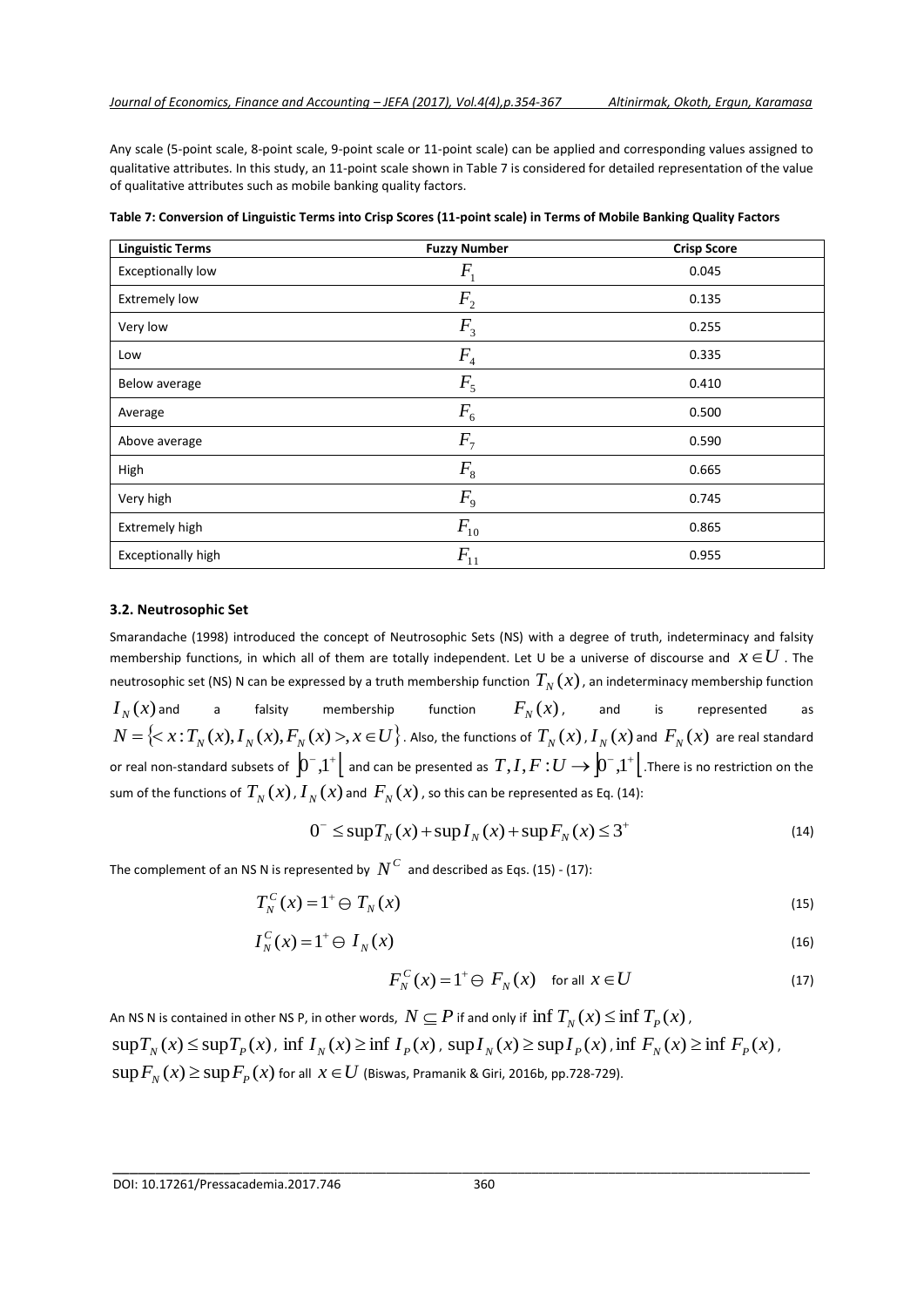## **3.3. Single-Valued Neutrosophic Sets (SVNS)**

Wang, Smarandache, Zhang and Sunderraman (2010) developed the term of Single Valued Neutrosophic Set (SVNS) which is a case of NS, in order to deal with indeterminate, inconsistent and incomplete information. They handle the interval  $[0,\!1]$ instead of  $\Big|0^-,1^+\Big|$  to better apply to real-world problems. Let U be a universe of discourse and  $\,x\!\in\!U$  . A singlevalued neutrosophic set B in U is described by a truth membership function  $\, T_{B}(x)$  , an indeterminacy membership function  $I_B(x)$  and a falsity membership function  $F_B(x)$ . When U is continuous an SVNS B is depicted as  $=\int \frac{}{r}$ :  $x \in$ *x*  $B^{(\lambda)}$ ,  $F_B^{(\lambda)}$ ,  $F_B^{(\lambda)}$  :  $x \in U$ *x*  $B=\int \frac{<\!T_{B}\left(x\right), I_{B}\left(x\right), F_{B}\left(x\right)>}{:}$   $x\in U$  . When U is discrete an SVNS B can be represented as

$$
B=\sum\nolimits_{i=1}^n \frac{
$$

 $T_{_B}(x)$  ,  $I_{_B}(x)$  and  $\ F_{_B}(x)$  are real standard subsets of  $[0,1]$ that is  $\ T_{_B}(x)$  :  $U\to [0,1]$  ,  $\ I_{_B}(x)$  :  $U\to [0,1]$  and  $F_{\scriptscriptstyle B}(x)$  :  $U \rightarrow [0,1]$ . Also, the sum of  $T_{\scriptscriptstyle B}(x)$  ,  $I_{\scriptscriptstyle B}(x)$  and  $F_{\scriptscriptstyle B}(x)$  are in  $[0,3]$ that  $0 \le T_{\overline{B}}(x) + I_{\overline{B}}(x) + F_{\overline{B}}(x) \le 3$  (Biswas, Pramanik & Giri, 2016a, p.29).

For simplicity two SVNSs such as  $\ B_1= (t_1, l_1, f_1)$  and  $\ B_2= (t_2, l_2, f_2)$  then summation between  $\ B_1$  and  $\ B_2$  can be described as Eq.(18) (Şahin & Yiğider, p.3):

$$
B_1 \oplus B_2 = (t_1 + t_2 - t_1 t_2, t_1 t_2, f_1 f_2)
$$
\n(18)

Two SVNSs such as  $\ B_1= (t_1, t_1, f_1)$  and  $\ B_2= (t_2, t_2, f_2)$  then multiplication between  $\ B_1$  and  $\ B_2$  can be described as Eq. (19):

$$
B_1 \otimes B_2 = (t_1 t_2, t_1 + t_2 - t_1 t_2, f_1 + f_2 - f_1 f_2)
$$
\n(19)

For an SVNS as  $\,B\!=\!\big(t,\!{\rm\iota},\!f\big)\,$  and  $\,{\rm\lambda}\in{\mathfrak R}\,$  an arbitrary positive real number and shown as Eq. (20),

$$
\lambda B = (1 - (1 - t)^{\lambda}, t^{\lambda}, f^{\lambda}), \lambda > 0.
$$
\n<sup>(20)</sup>

For two SVNSs such as  $\ B_1= (t_1, t_1, f_1)$  and  $\ B_2= (t_2, t_2, f_2)$  , the conditions namely  $B_1\subseteq B_2$  and  $\ B_1=B_2$  are identified as Eqs. (21)-(22) (Mondal, Pramanik & Smarandache, 2016, p.95):

$$
B_1 \subseteq B_2 \text{ if and only if } t_1 \le t_2, t_1 \ge t_2, f_1 \ge f_2 \tag{21}
$$

$$
B_1 = B_2 \text{ if and only if } t_1 = t_2, t_1 = t_2, f_1 = f_2 \tag{22}
$$

The complement of a SVNS B is represented by  $\ _C(B)$  and is described as Eqs. (23) - (25) (Hussain, Mohamed, Abdel-Baset & Smarandache, 2017, p.17):

$$
T_C(B)(x) = F(B)(x) \tag{23}
$$

$$
I_C(B)(x) = 1 - I(B)(x)
$$
 (24)

$$
F_C(B)(x) = T(B)(x) \text{ for all } x \in U
$$
\n(25)

The union of two SVNS namely  $\,B_1^{}$  and  $\,B_2^{}$  is an SVNS  $\,B_3^{}$  denoted by  $\,B_3^{}=B_1^{}\cup B_2^{}$  and its truth, indeterminacy and falsity membership functions are shown as Eqs. (26) - (28) (Wang, Smarandache, Zhang & Sunderraman, 2010):

\_\_\_\_\_\_\_\_\_\_\_\_\_\_\_\_\_\_\_\_\_\_\_\_\_\_\_\_\_\_\_\_\_\_\_\_\_\_\_\_\_\_\_\_\_\_\_\_\_\_\_\_\_\_\_\_\_\_\_\_\_\_\_\_\_\_\_\_\_\_\_\_\_\_\_\_\_\_\_\_\_\_\_\_\_\_\_\_\_\_\_\_\_\_\_\_\_

$$
T(B_3)(x) = \max(T(B_1)(x), T(B_2)(x))
$$
\n(26)

DOI: 10.17261/Pressacademia.2017.746 361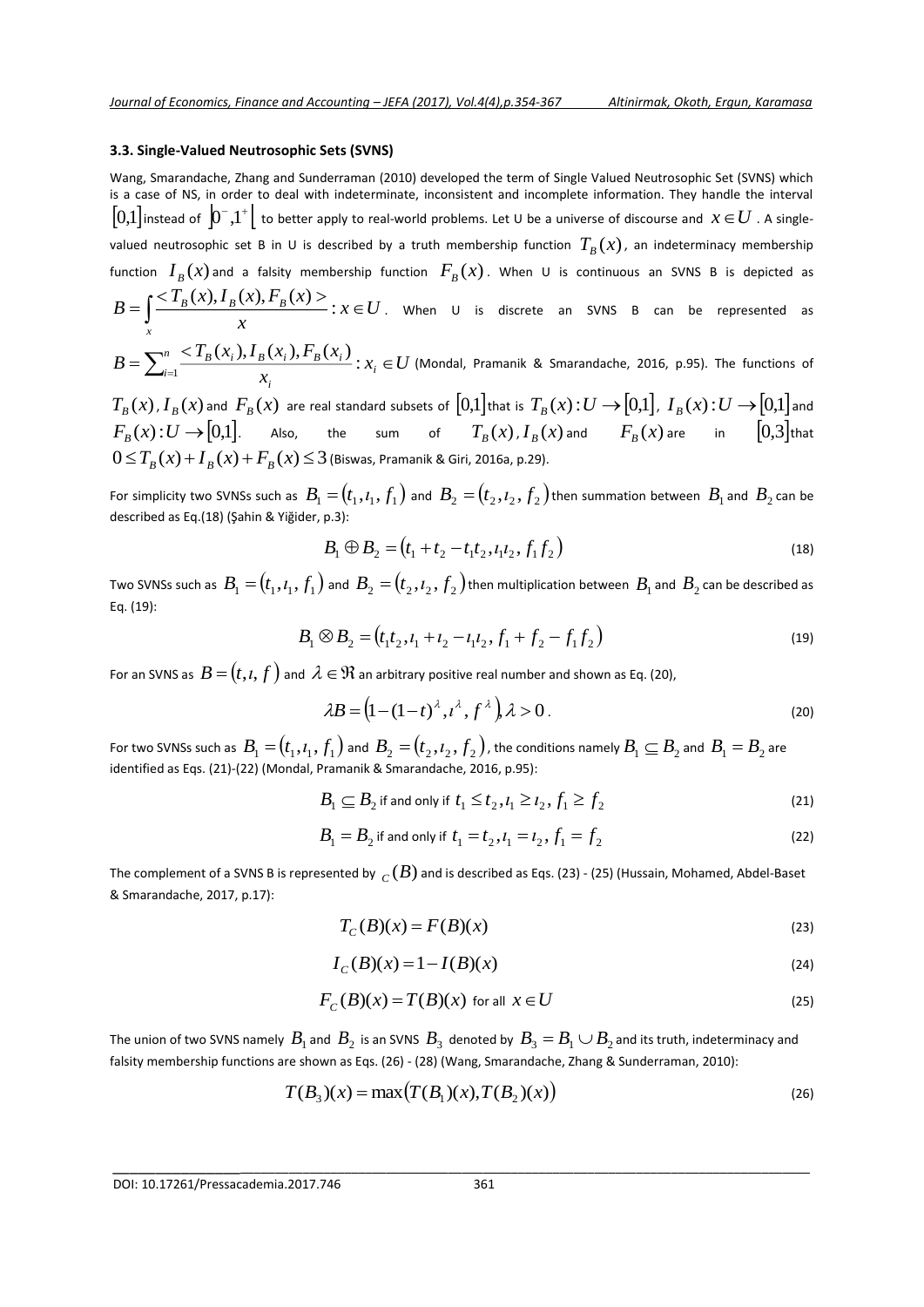$$
I(B_3)(x) = \min(I(B_1)(x), I(B_2)(x))
$$
\n(27)

$$
F(B_3)(x) = \min(F(B_1)(x), F(B_2)(x))
$$
 for all  $x \in U$  (28)

The intersection of two SVNS namely  $B_1$  and  $B_2$  is an SVNS  $B_3$  denoted by  $B_3=B_1\cap B_2$  and its truth, indeterminacy and falsity membership functions are shown as Eqs. (29) - (31) (Liu & Wang, 2014):

$$
T(B_3)(x) = \min(T(B_1)(x), T(B_2)(x))
$$
\n(29)

$$
I(B_3)(x) = \max(I(B_1)(x), I(B_2)(x))
$$
\n(30)

$$
F(B_3)(x) = \max(F(B_1)(x), F(B_2)(x))
$$
 for all  $x \in U$  (31)

# **3.4. Single-Valued Neutrosophic Sets (SVNS) Entropy Based Decision Making**

Nirmal and Bhatt (2016) proposed novelistic single-valued neutrosophic sets (SVNS) entropy based multi-attribute decision making (MADM) methodology composed of the following steps:

- 1. First step consisted of defining the type of decision-making problem (ranking, evaluation, sorting etc.)
- 2. After defining the problem type, alternatives regarding the criteria are identified. Values of the criteria may be qualitative or quantitative.
- 3. Decision matrix involving the criteria  $K = \{K_j, j = 1,2,\ldots,n\}$  and alternatives  $L = \{L_i, i = 1,2,\ldots,m\}$ regarding the decision-making problem is constructed.
- 4. Qualitative information is transformed to fuzzy numbers by means of matrix normalization techniques shown in Table 8.

## **Table 8: Matrix Normalization Techniques**

| <b>Normalization technique</b>                | Normalized beneficial value                                       | Normalized non-beneficial value                                   |
|-----------------------------------------------|-------------------------------------------------------------------|-------------------------------------------------------------------|
| Linear scale transformation max<br>method     | $N_{ij} = \frac{x_{ij}}{x_{ij}}$<br>$x_{i \max}$                  | $N_{ij} = \frac{x_{i\min}}{x_{ii}}$                               |
| Linear scale transformation max-min<br>method | $N_{ij} = \frac{x_{ij} - \min x_{ij}}{\max x_{ij} - \min x_{ij}}$ | $N_{ij} = \frac{\max x_{ij} - x_{ij}}{\max x_{ij} - \min x_{ij}}$ |
| Linear scale transformation sum<br>method     | $N_{ij} = \frac{x_{ij}}{I}$<br>$\cdot \, x_i$<br>$i=1$            | $N_{ij} = 1 - \frac{x_{ij}}{\sum_{i=1}^{m} x_i}$                  |
| Vector normalization method                   | $N_{ij} = \frac{x_{ij}}{\sqrt{\sum_{i=1}^{m} x_{ij}^2}}$          | $N_{ij} = 1 - \frac{x_{ij}}{\sqrt{\sum_{i}^{m} x_{ij}^2}}$        |

- 5. Elements of input matrix in the classic or fuzzy set are converted to single-valued neutrosophic sets by means of conversion rule for beneficial and non-beneficial criteria as explained below:
	- a) For beneficial criteria: Positive ideal solution (PIS) is constructed as  $<$   $T^*_{\max}\,(x),$   $\overline{I}^*_{\min}\,(x),$   $\overline{F}^*_{\min}\,(x)$ \* min  $T_{\max}^*\left(x\right)\!,$   $\!_{\min}^*\left(x\right)\!,$   $\!F_{\min}^*\left(x\right)$  >. Normalized input matrix beneficial criteria are created for the degree of truthness  $T_{_L}\!(x)$  , the degree of indeterminacy and degree of falsehood are considered as  $I_L(x)$   $=$   $F_L(x)$   $=$   $1$   $T_L(x)$   $\,$  respectively.
	- b) For non-beneficial criteria: Negative ideal solution (NIS) is constructed as  $\langle T^*_{\min}(x), I^*_{\max}(x), F^*_{\max}(x)\rangle$ max \* max  $T_{\min}^{*}(x)$ ,  $T_{\max}^{*}(x)$ ,  $F_{\max}^{*}(x)$  >. Normalized input matrix non-beneficial criteria are created for the degree of indeterminacy and falsehood as  $I_L(x)$   $=$   $F_L(x)$  , the degree of truthness is considered as  $\,T_L(x)$   $=$   $1$   $I_L(x)$   $=$   $1$   $F_L(x)$  .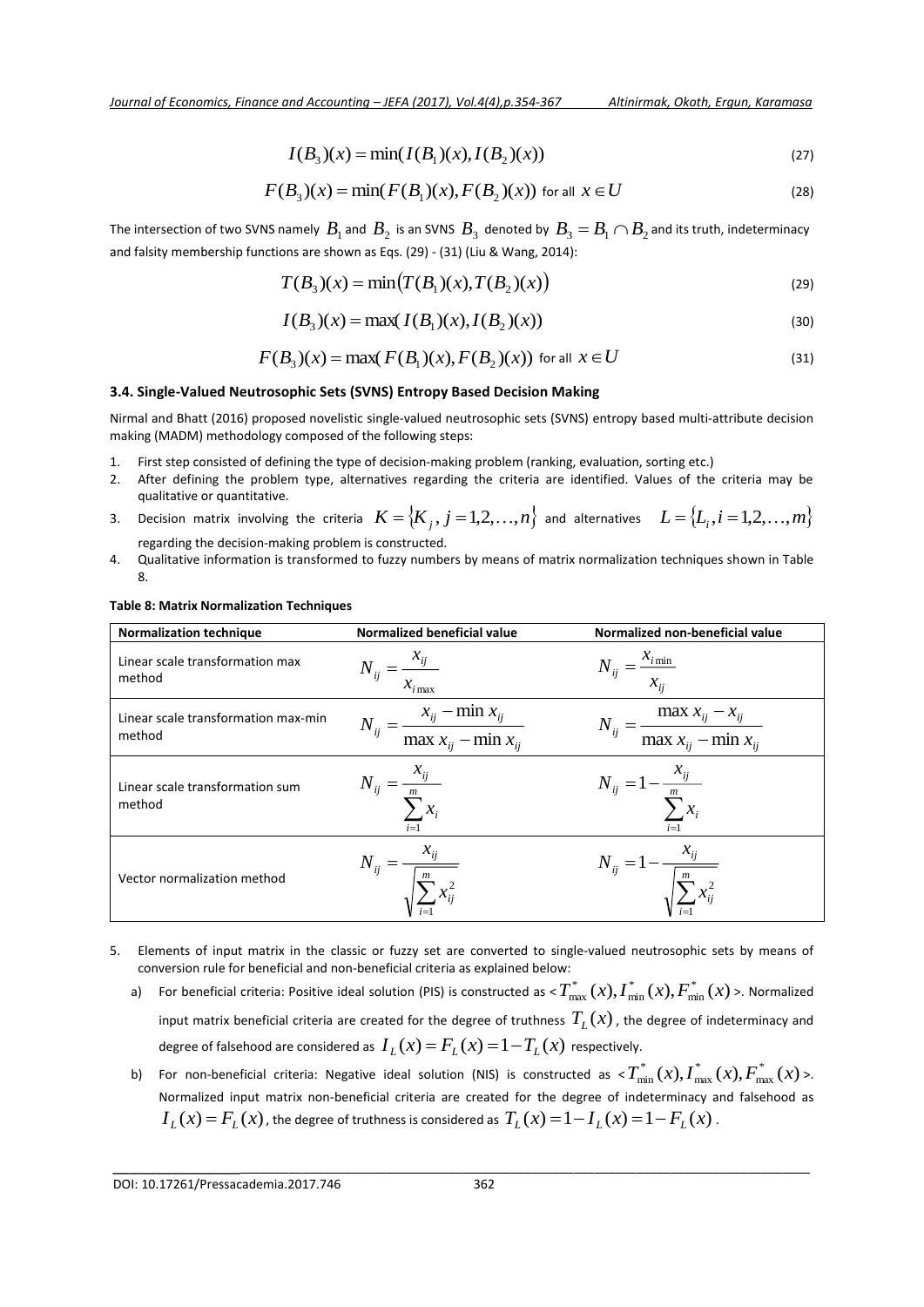c) Entropy value for the jth attribute is calculated according to Eq.(32) as shown below:

$$
E_{j} = 1 - \frac{1}{m} \left[ \sum_{i=1}^{m} (T_{ij}(x_{i}) + F_{ij}(x_{i})) \right] 2(I_{ij}(x_{i})) - 1] \tag{32}
$$

6. Entropy weight for the jth attribute is calculated according to the method proposed by Wang and Zhang (2009) as in Eq. (33):

$$
W_j = \frac{1 - E_j}{\sum_{j=1}^n (1 - E_j)}
$$
(33)

Weight vector  $\text{ } W = \left (w_1, w_2, w_3, \ldots, w_n\right )^{\!T}$  of attributes,  $\text{ } K = \left \{ \!K_j, j=1,2,\ldots,n \right \}$  with  $\text{ } W_j \geq 0$  and  $\sum_{j=1}^n$ ᆖ *n j <sup>W</sup><sup>j</sup>* 1 1

7. Value of each alternative is calculated as in Eq. (34):

$$
L_{w} = \sum_{j=1}^{n} W_{j} * \left( (T_{ij}(x) * T_{ij}^{*}(x)) + (I_{ij}(x) * I_{ij}^{*}(x)) + (F_{ij}(x) * F_{ij}^{*}(x)) \right)
$$
(34)

Where, for beneficial attribute PIS=<  $T^*_{\max}\left(x\right)$  ,  $\overline{I}^*_{\min}\left(x\right)$  ,  $\overline{F}^*_{\min}\left(x\right)$ \* min  $T_{\max}^{\ast}\left(x\right)$ ,  $\overline{I}_{\min}^{\ast}\left(x\right)$ ,  $\overline{F}_{\min}^{\ast}\left(x\right)$  >=<1,0,0>, and for non-beneficial attribute NIS=<  $(x)$ ,  $I_{\max}^*(x)$ ,  $F_{\max}^*(x)$ max \* max  $T_{\min}^*(x)$ ,  $T_{\max}^*(x)$ ,  $F_{\max}^*(x)$  >=<0,1,1>.

8.  $\;\;$  Each alternative is ranked according to the descending order of  $\, L_{\!w}^{}$  .

#### **4. FINDINGS AND DISCUSSIONS**

As a result, 35 complete surveys were analyzed by using Excel 2013 Software. Firstly, the 11-point scale suggested by Chen and Hwang (1992) was used to convert the linguistic terms of 35 experts into crisp values. The geometric means of mobile banking criteria were computed to obtain crisp values of decision matrix in terms of each alternative. Decision matrix for crisp data is shown in Table 9.

|                | C1    | C <sub>2</sub> | C3    | C <sub>4</sub> | C <sub>5</sub> | C <sub>6</sub> | C7    | C8    | C <sub>9</sub> | C10   | C11   | C12   | C13   | C <sub>14</sub> | C15   | C <sub>16</sub> |
|----------------|-------|----------------|-------|----------------|----------------|----------------|-------|-------|----------------|-------|-------|-------|-------|-----------------|-------|-----------------|
| A1             | 0.704 | 0.731          | 0.7   | 0.733          | 0.685          | 0.682          | 0.633 | 0.642 | 0.732          | 0.651 | 0.746 | 0.545 | 0.624 | 0.733           | 0.693 | 0.683           |
| A2             | 0.648 | 0.616          | 0.647 | 0.67           | 0.685          | 0.658          | 0.641 | 0.637 | 0.742          | 0.669 | 0.682 | 0.639 | 0.626 | 0.65            | 0.659 | 0.665           |
| A <sub>3</sub> | 0.687 | 0.618          | 0.639 | 0.713          | 0.698          | 0.65           | 0.651 | 0.662 | 0.753          | 0.672 | 0.662 | 0.599 | 0.638 | 0.697           | 0.675 | 0.656           |
| A4             | 0.703 | 0.684          | 0.694 | 0.721          | 0.705          | 0.672          | 0.68  | 0.705 | 0.75           | 0.692 | 0.7   | 0.66  | 0.669 | 0.667           | 0.669 | 0.665           |
| <b>A5</b>      | 0.658 | 0.618          | 0.647 | 0.694          | 0.623          | 0.695          | 0.614 | 0.658 | 0.677          | 0.649 | 0.631 | 0.626 | 0.655 | 0.661           | 0.636 | 0.646           |
| A6             | 0.705 | 0.722          | 0.674 | 0.726          | 0.702          | 0.701          | 0.66  | 0.737 | 0.727          | 0.694 | 0.719 | 0.624 | 0.712 | 0.674           | 0.703 | 0.706           |
| <b>A7</b>      | 0.473 | 0.52           | 0.515 | 0.664          | 0.6            | 0.622          | 0.629 | 0.626 | 0.663          | 0.623 | 0.598 | 0.505 | 0.584 | 0.577           | 0.615 | 0.572           |
| A8             | 0.623 | 0.613          | 0.627 | 0.628          | 0.534          | 0.668          | 0.539 | 0.649 | 0.621          | 0.531 | 0.525 | 0.575 | 0.597 | 0.585           | 0.631 | 0.597           |
| A9             | 0.582 | 0.593          | 0.526 | 0.601          | 0.517          | 0.607          | 0.575 | 0.575 | 0.601          | 0.592 | 0.608 | 0.509 | 0.52  | 0.595           | 0.644 | 0.561           |
| A10            | 0.547 | 0.579          | 0.612 | 0.666          | 0.562          | 0.644          | 0.496 | 0.56  | 0.555          | 0.485 | 0.471 | 0.562 | 0.581 | 0.605           | 0.617 | 0.612           |
| A11            | 0.546 | 0.521          | 0.58  | 0.625          | 0.536          | 0.564          | 0.55  | 0.611 | 0.659          | 0.604 | 0.592 | 0.583 | 0.582 | 0.609           | 0.601 | 0.553           |

**Table 9: Decision Matrix for Crisp Data**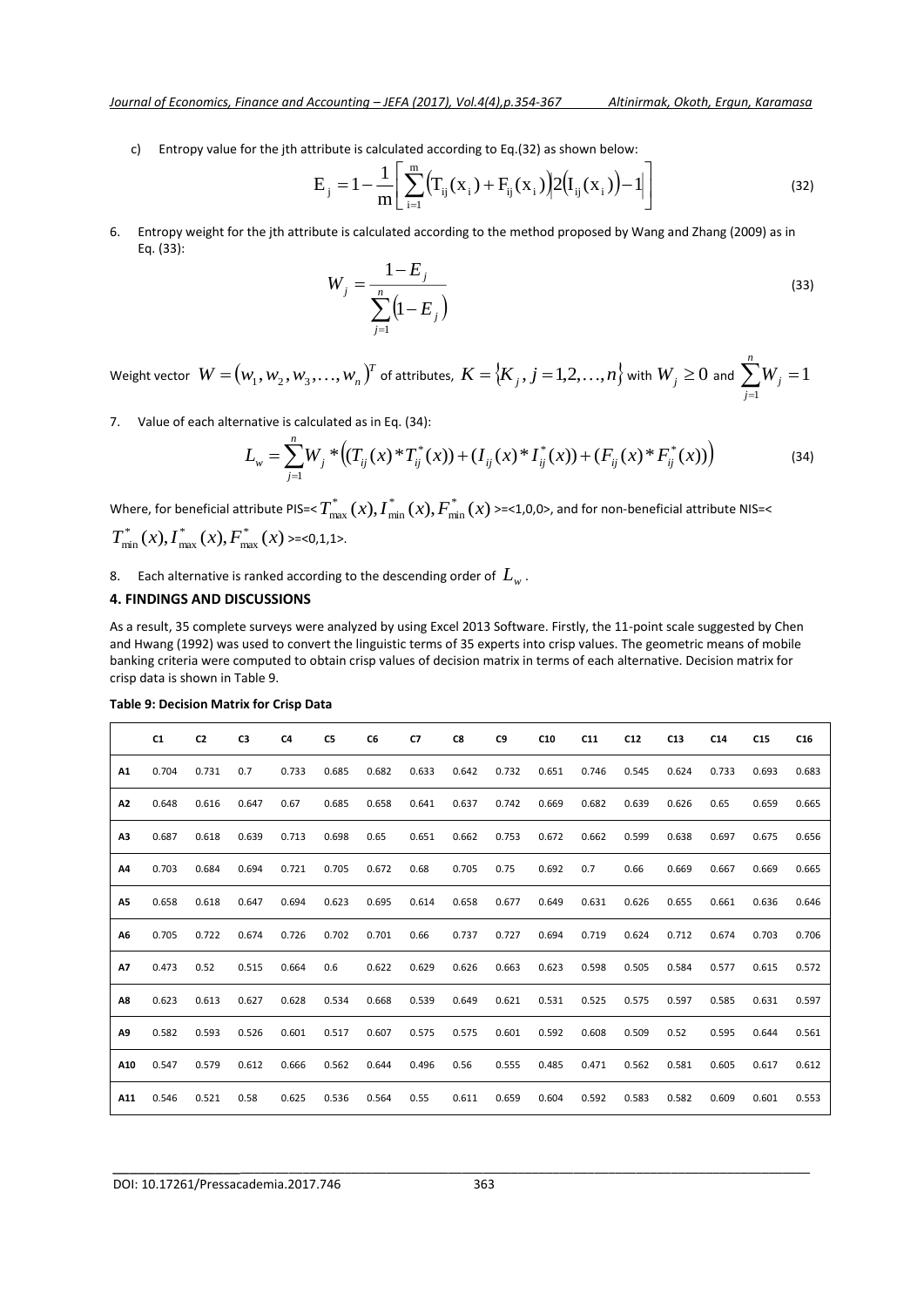| A12 | 0.625 | 0.565 | 0.567 | 0.619 | 0.514 | 0.618 | 0.542 | 0.658 | 0.677 | 0.557 | 0.617 | 0.588 | 0.621 | 0.666 | 0.661 | 0.655 |
|-----|-------|-------|-------|-------|-------|-------|-------|-------|-------|-------|-------|-------|-------|-------|-------|-------|
| A13 | 0.5   | 0.473 | 0.519 | 0.592 | 0.548 | 0.626 | 0.635 | 0.659 | 0.576 | 0.552 | 0.579 | 0.587 | 0.612 | 0.681 | 0.692 | 0.671 |

After constructing the decision matrix, vector normalization method was used to obtain the normalized decision matrix. Then the normalized decision matrix was transformed into SVNS decision matrix consisting of the degree of truthness  $T_L(x)$ , indeterminacy  $I_L(x)$ , and falsehood  $F_L(x)$  by means of conversion rule for beneficial and non-beneficial criteria and can be seen in Table 10.

# **Table 10: SVNS Decision Matrix**

|                                            | C <sub>1</sub>               | C <sub>2</sub>               | C <sub>3</sub>               | C <sub>4</sub>               | C5                           | C <sub>6</sub>                | C7                          | C8                           | C <sub>9</sub>               | C10                          | C11                          | C12                          | C13                          | C <sub>14</sub>              | C15                          | C16                          |
|--------------------------------------------|------------------------------|------------------------------|------------------------------|------------------------------|------------------------------|-------------------------------|-----------------------------|------------------------------|------------------------------|------------------------------|------------------------------|------------------------------|------------------------------|------------------------------|------------------------------|------------------------------|
| A1                                         | (0.315)                      | (0.331)                      | (0.315)                      | (0.304)                      | (0.309)                      | (0.292)                       | (0.289)                     | (0.275)                      | (0.300)                      | (0.292)                      | (0.328)                      | (0.257)                      | (0.279)                      | (0.313)                      | (0.293)                      | (0.297)                      |
|                                            | ,0.684,                      | ,0.668,                      | ,0.684,                      | ,0.695,                      | ,0.690,                      | ,0.707,                       | ,0.710,                     | ,0.724,                      | ,0.699,                      | ,0.707,                      | ,0.671,                      | ,0.742,                      | ,0.720,                      | ,0.686,                      | ,0.706,                      | ,0.702,                      |
|                                            | 0.684)                       | 0.668                        | 0.684)                       | 0.695                        | 0.690                        | 0.707                         | 0.710                       | 0.724                        | 0.699                        | 0.707)                       | 0.671)                       | 0.742                        | 0.720                        | 0.686                        | 0.706                        | 0.702                        |
| A2                                         | (0.290)                      | (0.279)                      | (0.291)                      | (0.278)                      | (0.309)                      | (0.281)                       | (0.293)                     | (0.273)                      | (0.304)                      | (0.300)                      | (0.300)                      | (0.301)                      | (0.280)                      | (0.278)                      | (0.279)                      | (0.290)                      |
|                                            | ,0.709,                      | ,0.720,                      | ,0.708,                      | ,0.721,                      | ,0.690,                      | ,0.718,                       | ,0.706,                     | ,0.726,                      | ,0.695,                      | ,0.699,                      | ,0.699,                      | ,0.698,                      | ,0.719,                      | ,0.721,                      | ,0.720,                      | ,0.709,                      |
|                                            | 0.709                        | 0.720                        | 0.708                        | 0.721                        | 0.690)                       | 0.718                         | 0.706                       | 0.726                        | 0.695)                       | 0.699                        | 0.699                        | 0.698                        | 0.719                        | 0.721                        | 0.720                        | 0.709                        |
| A3                                         | (0.307)                      | (0.279)                      | (0.288)                      | (0.296)                      | (0.315)                      | (0.278)                       | (0.297)                     | (0.284)                      | (0.309)                      | (0.302)                      | (0.291)                      | (0.283)                      | (0.285)                      | (0.298)                      | (0.286)                      | (0.286)                      |
|                                            | ,0.692,                      | ,0.720,                      | ,0.711,                      | ,0.703,                      | ,0.684,                      | ,0.721,                       | ,0.702,                     | ,0.715,                      | ,0.690,                      | ,0.697,                      | ,0.708,                      | ,0.716,                      | ,0.714,                      | ,0.701,                      | ,0.713,                      | ,0.713,                      |
|                                            | 0.692)                       | 0.720                        | 0.711)                       | 0.703)                       | 0.684)                       | 0.721)                        | 0.702                       | 0.715)                       | 0.690)                       | 0.697)                       | 0.708                        | 0.716                        | 0.714)                       | 0.701)                       | 0.713)                       | 0.713)                       |
| A <sub>4</sub>                             | (0.310)                      | (0.326)                      | (0.317)                      | (0.299)                      | (0.318)                      | (0.287)                       | (0.311)                     | (0.302)                      | (0.308)                      | (0.311)                      | (0.308)                      | (0.312)                      | (0.299)                      | (0.285)                      | (0.283)                      | (0.289)                      |
|                                            | ,0.689,                      | ,0.673,                      | ,0.682,                      | ,0.700,                      | ,0.681,                      | ,0.712,                       | ,0.688,                     | ,0.697,                      | ,0.691,                      | ,0.688,                      | ,0.691,                      | ,0.687,                      | ,0.700                       | ,0.714,                      | ,0.716,                      | ,0.710,                      |
|                                            | 0.689                        | 0.673)                       | 0.682)                       | 0.700                        | 0.681)                       | 0.712)                        | 0.688                       | 0.697)                       | 0.691)                       | 0.688                        | 0.691)                       | 0.687)                       | 0.700                        | 0.714)                       | 0.716                        | 0.710)                       |
| A5                                         | (0.294)                      | (0.279)                      | (0.291)                      | (0.288)                      | (0.281)                      | (0.297)                       | (0.281)                     | (0.282)                      | (0.278)                      | (0.292)                      | (0.278)                      | (0.296)                      | (0.293)                      | (0.282)                      | (0.269)                      | (0.281)                      |
|                                            | ,0.705,                      | ,0.720,                      | ,0.708,                      | ,0.711,                      | ,0.718,                      | ,0.702,                       | ,0.718,                     | ,0.717,                      | ,0.721,                      | .0.707.                      | ,0.721,                      | ,0.703,                      | .0.706.                      | ,0.717,                      | ,0.730,                      | ,0.718,                      |
|                                            | 0.705                        | 0.720                        | 0.708                        | 0.711)                       | 0.718                        | 0.702                         | 0.718                       | 0.717)                       | 0.721                        | 0.707)                       | 0.721                        | 0.703)                       | 0.706                        | 0.717)                       | 0.730                        | 0.718                        |
| A6                                         | (0.315)                      | (0.327)                      | (0.303)                      | (0.301)                      | (0.317)                      | (0.300)                       | (0.302)                     | (0.316)                      | (0.298)                      | (0.312)                      | (0.316)                      | (0.295)                      | (0.319)                      | (0.288)                      | (0.298)                      | (0.308)                      |
|                                            | ,0.684,                      | ,0.672,                      | ,0.696,                      | ,0.698,                      | ,0.682,                      | ,0.699,                       | ,0.697,                     | ,0.683,                      | ,0.701,                      | ,0.687,                      | ,0.683,                      | ,0.704,                      | ,0.680,                      | ,0.711,                      | ,0.701,                      | ,0.691,                      |
|                                            | 0.684)                       | 0.672)                       | 0.696)                       | 0.698                        | 0.682)                       | 0.699                         | 0.697)                      | 0.683)                       | 0.701)                       | 0.687)                       | 0.683)                       | 0.704)                       | 0.680)                       | 0.711)                       | 0.701)                       | 0.691)                       |
| A7                                         | (0.211)                      | (0.235)                      | (0.232)                      | (0.276)                      | (0.271)                      | (0.266)                       | (0.287)                     | (0.268)                      | (0.272)                      | (0.280)                      | (0.263)                      | (0.238)                      | (0.261)                      | (0.247)                      | (0.260)                      | (0.249)                      |
|                                            | ,0.788,                      | ,0.764,                      | ,0.767,                      | ,0.723,                      | ,0.728,                      | ,0.733,                       | ,0.712,                     | ,0.731,                      | ,0.727,                      | ,0.719,                      | ,0.736,                      | ,0.761,                      | ,0.738,                      | ,0.752,                      | ,0.739,                      | ,0.750,                      |
|                                            | 0.788                        | 0.764)                       | 0.767)                       | 0.723                        | 0.728                        | 0.733                         | 0.712)                      | 0.731)                       | 0.727                        | 0.719                        | 0.736                        | 0.761)                       | 0.738                        | 0.752                        | 0.739                        | 0.750                        |
| A8                                         | (0.278)                      | (0.278)                      | (0.282)                      | (0.261)                      | (0.241)                      | (0.285)                       | (0.246)                     | (0.278)                      | (0.255)                      | (0.238)                      | (0.231)                      | (0.271)                      | (0.267)                      | (0.250)                      | (0.267)                      | (0.260)                      |
|                                            | ,0.721,                      | ,0.721,                      | ,0.717,                      | ,0.738,                      | ,0.758,                      | ,0.714,                       | ,0.753,                     | ,0.721,                      | ,0.744,                      | ,0.761,                      | ,0.768,                      | ,0.728,                      | ,0.732,                      | ,0.749,                      | ,0.732,                      | ,0.739,                      |
|                                            | 0.721                        | 0.721)                       | 0.717)                       | 0.738                        | 0.758                        | 0.714)                        | 0.753                       | 0.721)                       | 0.744)                       | 0.761)                       | 0.768                        | 0.728                        | 0.732)                       | 0.749                        | 0.732                        | 0.739                        |
| A <sub>9</sub>                             | (0.260)                      | (0.268)                      | (0.237)                      | (0.249)                      | (0.234)                      | (0.259)                       | (0.263)                     | (0.246)                      | (0.247)                      | (0.266)                      | (0.267)                      | (0.240)                      | (0.233)                      | (0.254)                      | (0.272)                      | (0.244)                      |
|                                            | ,0.739,                      | ,0.731,                      | ,0.762,                      | ,0.750,                      | ,0.765,                      | , 0.740,                      | ,0.736,                     | ,0.753,                      | ,0.752,                      | ,0.733,                      | ,0.732,                      | ,0.759,                      | ,0.766,                      | ,0.745,                      | ,0.727,                      | ,0.755,                      |
|                                            | 0.739                        | 0.731)                       | 0.762                        | 0.750                        | 0.765                        | 0.740                         | 0.736                       | 0.753                        | 0.752                        | 0.733                        | 0.732                        | 0.759                        | 0.766                        | 0.745                        | 0.727                        | 0.755                        |
| A1<br>$\bf{0}$                             | (0.244)<br>,0.755,<br>0.755  | (0.262)<br>,0.737,<br>0.737) | (0.275)<br>,0.724,<br>0.724) | (0.276)<br>,0.723,<br>0.723  | (0.254)<br>,0.745,<br>0.745) | (0.275)<br>, 0.724,<br>0.724) | (0.226)<br>,0.773,<br>0.773 | (0.240)<br>,0.759,<br>0.759  | (0.228)<br>,0.771,<br>0.771) | (0.218)<br>,0.781,<br>0.781) | (0.207)<br>,0.792,<br>0.792  | (0.265)<br>,0.734,<br>0.734) | (0.260)<br>,0.739,<br>0.739  | (0.258)<br>,0.741,<br>0.741) | (0.261)<br>,0.738,<br>0.738  | (0.267)<br>,0.732,<br>0.732) |
| A1<br>1                                    | (0.244)<br>,0.755,<br>0.755  | (0.236)<br>,0.763,<br>0.763  | (0.261)<br>,0.738,<br>0.738  | (0.259)<br>, 0.740,<br>0.740 | (0.242)<br>,0.757,<br>0.757  | (0.241)<br>,0.758,<br>0.758   | (0.251)<br>,0.748,<br>0.748 | (0.262)<br>,0.737,<br>0.737) | (0.270)<br>,0.729,<br>0.729  | (0.272)<br>,0.727,<br>0.727) | (0.260)<br>,0.739,<br>0.739  | (0.275)<br>,0.724,<br>0.724) | (0.260)<br>,0.739,<br>0.739) | (0.260)<br>,0.739,<br>0.739  | (0.254)<br>,0.745,<br>0.745  | (0.241)<br>,0.758,<br>0.758  |
| A <sub>1</sub><br>$\mathbf{2}$             | (0.279)<br>,0.720,<br>0.720  | (0.256)<br>,0.743,<br>0.743  | (0.255)<br>,0.744,<br>0.744) | (0.257)<br>,0.742,<br>0.742) | (0.232)<br>,0.767,<br>0.767  | (0.264)<br>,0.735,<br>0.735)  | (0.248)<br>,0.751,<br>0.751 | (0.282)<br>,0.717,<br>0.717) | (0.278)<br>,0.721,<br>0.721  | (0.250)<br>,0.749,<br>0.749  | (0.271)<br>,0.728,<br>0.728  | (0.278)<br>,0.721,<br>0.721) | (0.278)<br>,0.721,<br>0.721) | (0.285)<br>,0.714,<br>0.714) | (0.280)<br>,0.719,<br>0.719  | (0.285)<br>,0.714,<br>0.714) |
| A1<br>3                                    | (0.223)<br>,0.776,<br>0.776  | (0.214)<br>,0.785,<br>0.785  | (0.234)<br>,0.765,<br>0.765  | (0.246)<br>,0.753,<br>0.753  | (0.248)<br>,0.751,<br>0.751) | (0.268)<br>,0.731<br>0.731)   | (0.290)<br>,0.709,<br>0.709 | (0.282)<br>,0.717,<br>0.717) | (0.236)<br>,0.763,<br>0.763  | (0.248)<br>,0.751,<br>0.751) | (0.254)<br>,0.745,<br>0.745  | (0.277)<br>,0.722,<br>0.722  | (0.274)<br>,0.725,<br>0.725  | (0.291)<br>,0.708,<br>0.708  | (0.293)<br>,0.706,<br>0.706  | (0.292)<br>,0.707,<br>0.707) |
| Id<br>eal<br>Sol<br>uti<br>on<br>${\bf s}$ | (0.315)<br>,0.684,<br>0.684) | (0.214)<br>,0.785,<br>0.785  | (0.317)<br>,0.682,<br>0.682) | (0.304)<br>,0.695,<br>0.695) | (0.318)<br>,0.681,<br>0.681) | (0.300)<br>,0.699,<br>0.699   | (0.311)<br>,0.688,<br>0.688 | (0.316)<br>,0.683,<br>0.683) | (0.309)<br>,0.690,<br>0.690) | (0.312)<br>,0.687,<br>0.687) | (0.328)<br>,0.671,<br>0.671) | (0.312)<br>,0.687,<br>0.687) | (0.319)<br>,0.680<br>0.680)  | (0.313)<br>,0.686,<br>0.686) | (0.298)<br>,0.701,<br>0.701) | (0.308)<br>,0.691,<br>0.691) |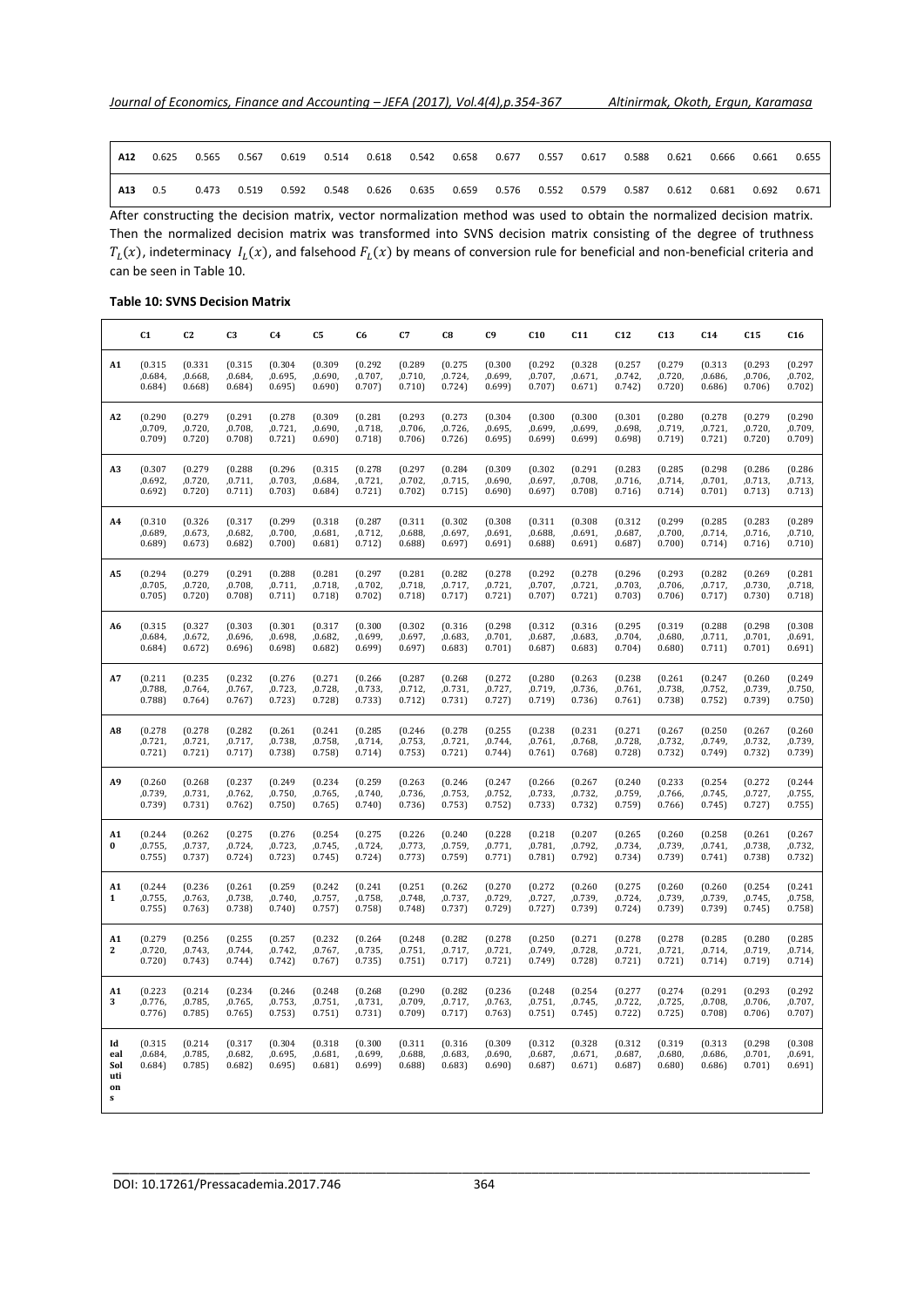Afterwards, entropy values  $\left({\rm E}_{\,_{\rm j}}\right)$  and weights  $\rm\left(W_{\,_{\,j}}\right)$  for each criteria were calculated using Eqs.(32)-(33) as shown in Table 11.

Table 11: Entropy Values  $\left(\text{E}_{_{\text{j}}}\right)$  and Weights  $\left(\text{W}_{_{\text{j}}}\right)$  for Each Mobile Banking Quality Criteria

| Criteria                     | Entropy value $(E_{\frac{1}{2}})$ | Entropy weight $(W_i)$ |
|------------------------------|-----------------------------------|------------------------|
| <b>Accessibility</b>         | 0.550551                          | 0.062750               |
| <b>Response time</b>         | 0.550274                          | 0.062789               |
| <b>Mobility</b>              | 0.551767                          | 0.062580               |
| <b>Security</b>              | 0.553303                          | 0.062366               |
| <b>Accuracy</b>              | 0.550605                          | 0.062743               |
| Currency                     | 0.553783                          | 0.062299               |
| Relevance                    | 0.552461                          | 0.062484               |
| <b>Completeness</b>          | 0.553337                          | 0.062362               |
| <b>Reliability</b>           | 0.552126                          | 0.062531               |
| <b>Responsiveness</b>        | 0.551724                          | 0.062587               |
| Trust                        | 0.550838                          | 0.062711               |
| Empathy                      | 0.553063                          | 0.062400               |
| <b>Multimedia Capability</b> | 0.553186                          | 0.062383               |
| Format                       | 0.553309                          | 0.062366               |
| Understandability            | 0.554065                          | 0.062260               |
| Navigability                 | 0.553141                          | 0.062389               |

According to Table 11, entropy weights of the criteria are close to each other. Response time was, however, found to be the most significant criterion, followed by accessibility, accuracy and trust. On the other hand, understandability was determined to be the least important criterion. According to the results of entropy weights banks should give more importance to the accessibility, accuracy and trust in providing m-banking services. Experts indicated the criticality of easy to access, providing accurate information and confidence of using mobile devices for conducting banking transactions than other m-banking quality factors in customers' viewpoint. Finally, value of each bank  $(\rm L_{_{\rm w}})$  was computed by utilizing Eq.

(34) and ranked according to descending order as shown in Table 12.

| <b>Bank</b>                | Value $(L_{\mathrm{w}})$ | Ranking        |
|----------------------------|--------------------------|----------------|
| Ziraat Bankasi (A1)        | 1.062651                 | 11             |
| Halk Bankasi (A2)          | 1.074574                 | 9              |
| Vakıflar Bankasi (A3)      | 1.070677                 | 10             |
| Akbank (A4)                | 1.057774                 | 12             |
| Garanti Bankasi (A5)       | 1.078766                 | 8              |
| Is Bankasi (A6)            | 1.054618                 | 13             |
| Yapi ve Kredi Bankasi (A7) | 1.109083                 | 4              |
| Finansbank (A8)            | 1.103417                 | 6              |
| <b>TEB (A9)</b>            | 1.113481                 | $\mathfrak{p}$ |
| Denizbank (A10)            | 1.115058                 | 1              |
| <b>ING (A11)</b>           | 1.111032                 | 3              |
| Sekerbank (A12)            | 1.098107                 | 7              |
| <b>HSBC (A13)</b>          | 1.105814                 | 5              |

Table 12: Value of each bank  $\left(\mathrm{L}_{_{\mathrm{W}}}\right)$  and ranking

According to Table 12, Denizbank (A10) had the biggest  $\rm\,L_{w}$  value and ranked as the first followed by TEB (A9), ING (A11)

and Yapi ve Kredi Bankasi (A7). On the other hand, İs Bankasi (A6) had the lowest  $\rm\,L_{w}$  value and ranked as the last. Also, it was observed that while private banks ranked as the top five positions, state banks ranked as the last five one. That shows the success of private banks in mobile banking applications compared to public banks in Turkey.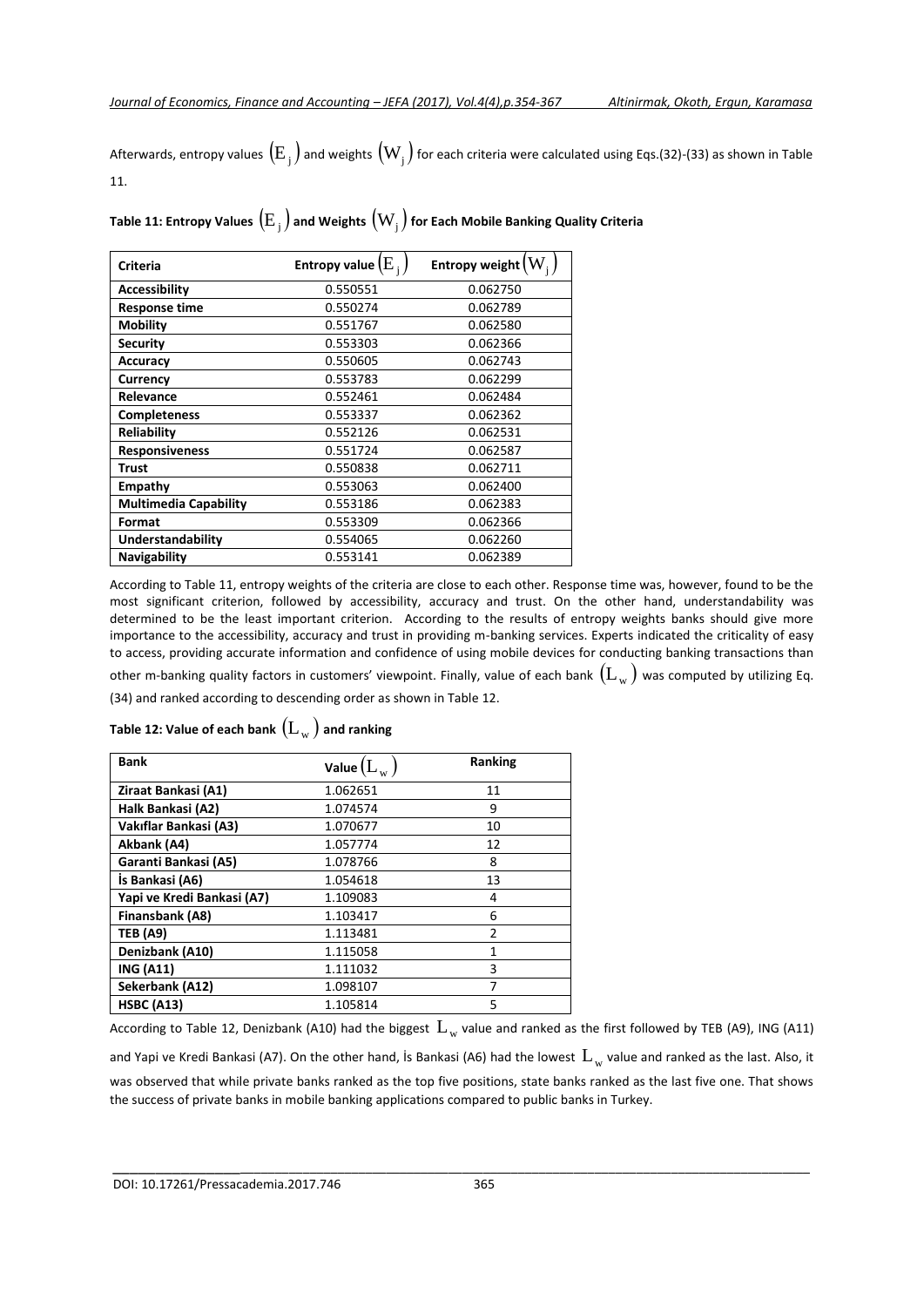#### **5. CONCLUSION**

Mobile banking quality as newly developed concept has gained importance in past decades. So analyzing the *m-banking* quality, defined as customer decisions with respect to the quality of mobile content delivery in terms of *m-banking,* is crucial for banks providing m-banking services in terms of improving customer adoption rate. In this study, SVNS entropy based decision making is used to rank banks providing mobile banking applications in Turkey under incomplete, indeterminate and inconsistent information. An approximation approach proposed by Chen and Hwang is used to transform respondents' linguistic terms to crisp values. To the best of our knowledge, this is the first study in evaluating mbanking quality factors of banks in Turkey from the neutrosophic set perspective. According to the results of entropy weights, response time was found to be the most significant criterion followed by accessibility, accuracy and trust. This indicates the importance of response time, accessibility, accuracy and trust for banks in implementing m-banking services. On the contrary, understandability was found to be the least important criterion according to the judgments of respondents. Banks can reconsider their m-banking services by taking experts' views into the account. Enabling easy to access, providing accurate information and confidence of using mobile devices for banking transactions can retain existing customers and increase their adoption in m-banking. From the banks' perspective, *Denizbank* was ranked as the first in mbanking applications followed by TEB and ING. On the other hand, *Ziraat Bankası*, *Akbank* and *İş Bankası* were considered as the three worst banks for implementing m-banking services.

In future studies, other neutrosophic logic-based techniques and normalization methods (out of vector normalization) could be used to analyze this concept. Also, when converting experts' linguistic terms into crisp ones, other transformation methods could be used. SVNS based entropy technique could be applied to the banking industries of different countries regarding the m-banking quality factors. Thus the practicability of study can be expanded. In addition, other m-banking quality criteria can be added to enrich the context of study. Lastly, this methodology may also be applied to different sectors.

#### **REFERENCES**

Atanassov, K. (1986). Intuitionistic fuzzy sets. *Fuzzy Sets & Systems,* 20, 87-96.

Biswas, P., Pramanik, S. & Giri, B.C. (2016a). Some Distance Measures of Single Valued Neutrosophic Hesitant Fuzzy Sets and Their Applications to Multiple Attribute Decision Making, In New Trends in Neutrosophic Theory and Applications, F. Smarandache and S. Pramanik (Ed.), Pons Publishing House, Brussels, 27-34.

Biswas, P., Pramanik, S. & Giri, B.C. (2016b). TOPSIS method for multi-attribute group decision making under single-valued neutrosophic environment. *Neural Computing and Applications,* 27(3), 727-737.

Chen, S.J. & Hwang, C.L. (1992). Fuzzy multiple attribute decision-making methods and applications. *Lecture Notes in Economics and Mathematical Systems.* Berlin: Springer-Verlag.

Derbent, A. (2011). Mobil Yaşam ve Uygulamaları, (Ed. Gonca Telli Yamamoto), *MMA Raporu*, İstanbul.

Hussain, A.N., Mohamed, M., Abdel-Baset, M. & Smarandache, F. (2017). Neutrosophic Linear Programming Problems, In Neutrosophic Operational Research, F. Smarandache, M. Abdel-Baset and Y.Q. Zhou (Ed.), Volume 1, Pons Publishing House, Brussels, 15-27.

Kim, G., Sin, B. & Lee, H.G. (2009). Understanding dynamics between initial trust and usage intentions of mobile banking. *Information Systems Journal,* 19(3), 283-311.

Laforet, S. & Li, X. (2005). Consumers' Attitudes Towards Online and Mobile Banking in China, *International Journal of Bank Marketing*, 23(5), 362–380.

Laukkanen, T.(2007). Internet vs Mobile Banking: Comparing Customer Value Perceptions, *Business Process Management Journal*, 13(6), 788–797.

Lin, H.F. (2013). Determining the relative importance of mobile banking quality factors. *Computer Standards & Interfaces,* 35, 195-204.

Liu, P. & Wang, Y. (2014). Multiple attribute decision-making method based on single-valued neutrosophic normalized weighted Bonferroni mean. *Neural Computing and Applications,* 25, 2001-2010.

Lu, Y., Zhang, L. & Wang, B. (2009). A multidimensional and hierarchical model of mobile service quality. *Electronic Commerce Research and Applications,* 8(5), 228-240.

Mondal, K., Pramanik, S. & Smarandache, F. (2016). Several Trigonometric Hamming Similarity Measures of Rough Neutrosophic Sets and their Applications in Decision Making, In New Trends in Neutrosophic Theory and Applications, F. Smarandache and S. Pramanik (Ed.), Pons Publishing House, Brussels, 93-103.